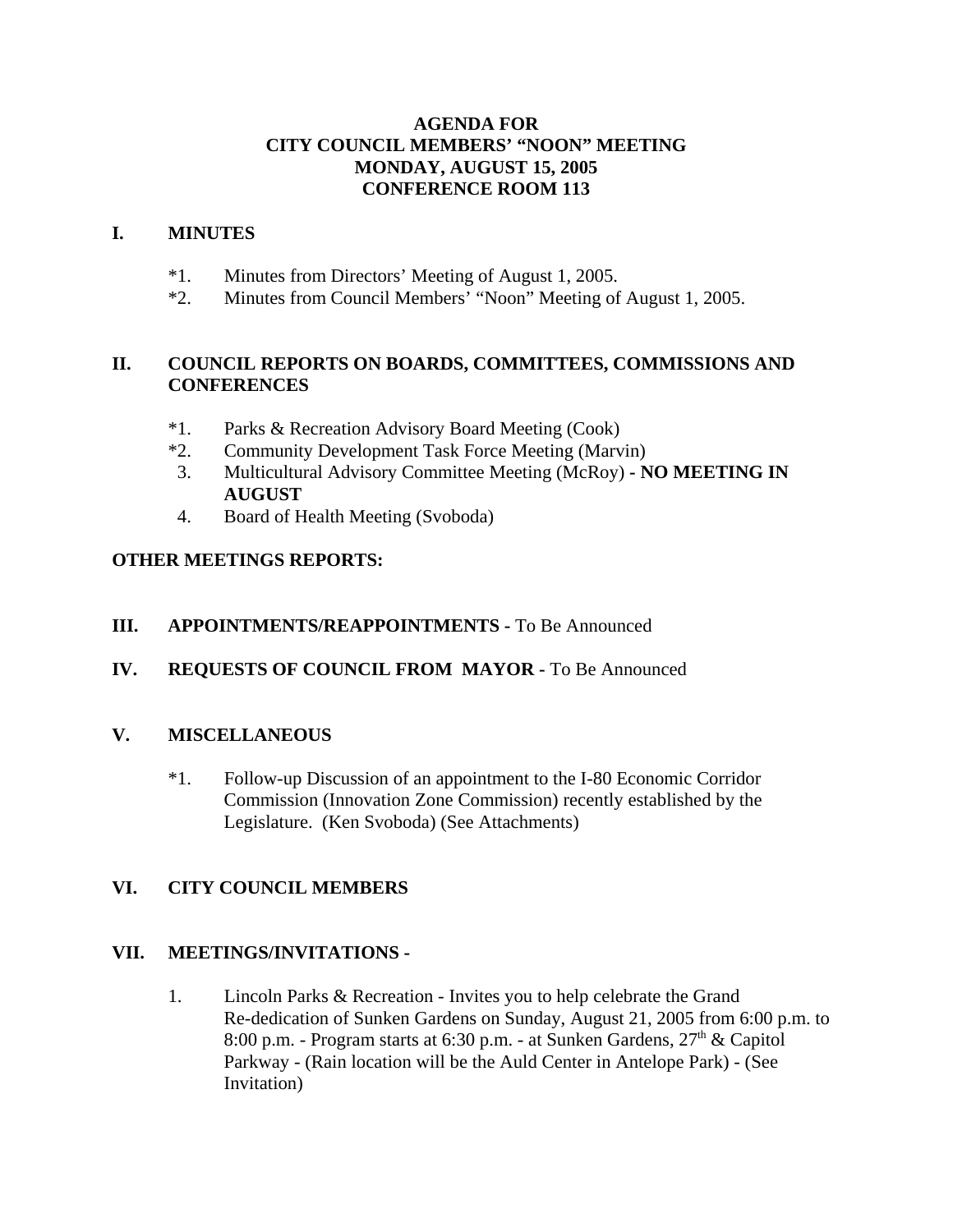- 2. Child Guidance Center Reaching Our Goals Celebrating our Newest Space for our "Extended Day Treatment Program" Open House on Friday, August 26, 2005 from  $4:00$  p.m. to  $6:00$  p.m.  $\overline{\phantom{a}}$  (See Invitation)
- 3. Lincoln Parks & Recreation-Join us ... at West Lincoln Park to celebrate the new playground with a ribbon-cutting ceremony on Friday, August 19, 2005 at 11:00 a.m. - NW  $2^{nd}$  & West Dawes -(See Invitation)
- 4. A Workshop Designed for Women Wanting to Run for an Elected Office-"Ready to Run" - Riverview Lodge Mahoney State Park on Saturday, October 15, 2005 from 8:30 a.m. to 4:30 p.m. (Includes Contential Breakfast) - Registration Fee \$25.00 - Lunch provided - RSVP to Women's Commission at 441-7716 or by E-Mail- (See Invitation)
- 5. The Lincoln Chamber of Commerce invites you to attend the following Ribbon Cutting: - Please RSVP to Jaime Henning at 436-2366 or E-Mail:
	- A.) First National Bank (New Location),  $87<sup>th</sup>$  & Highway 2 on Wednesday, August 17, 2005 at 2:00 p.m.
- 6. Beal Slough/Southeast Upper Salt Creek Public Meeting-Open House on Tuesday, August 16, 2005 from 6:30 p.m. to 8:00 p.m. at Lincoln Southwest High School, 7001 S.  $14<sup>th</sup>$  Street - A brief presentation will begin at 7:00 p.m. -(See Invitation)

### **VIII. ADJOURNMENT**

# **\*HELD OVER FROM AUGUST 8, 2005.**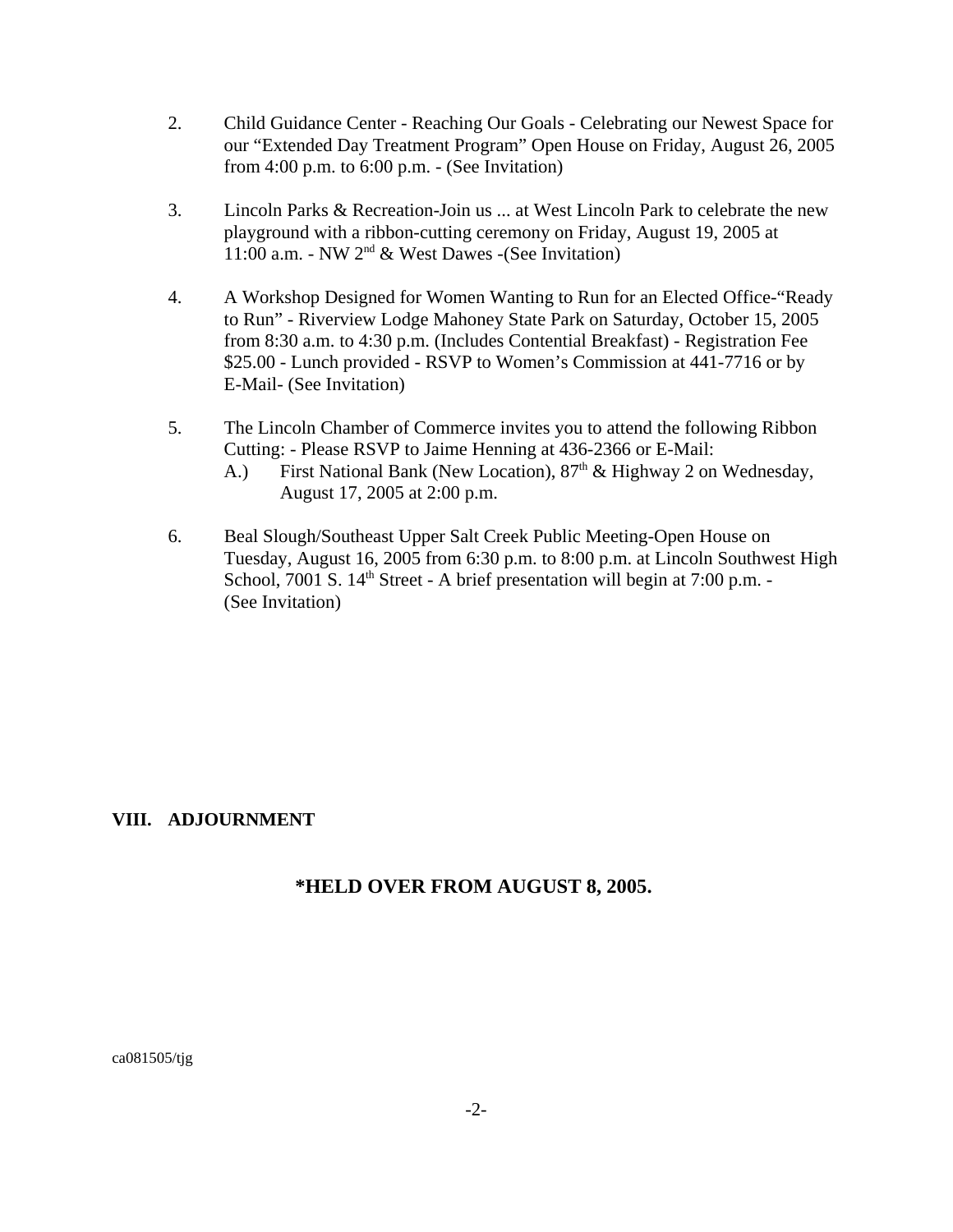

Chamber of Commerce **August 3, 2005** 



Councilwoman Patte Newman, Vice-Chair Lincoln City Council 555 South 10th Street Lincoln, NE 68508

Dear Councilwoman Newman: Valle

The Lincoln Chamber of Commerce wishes to forward the name of Brad Korell for your consideration for City Council appointment to the Innovation Zone Commission created under section 7 of LB 546 (2005).

Mr. Korell is Director of Finance for Olsson Associates, a regional, multi-disciplined engineering firm headquartered in Lincoln. Prior he was President of Wells-Fargo Bank, and has worked in banking in Lincoln since 1974. Mr. Korell has an impressive record of leadership and involvement in policy issues and community service. In addition, he is keenly interested in serving on the Innovation Zone Commission. Throughout his distinguished business career in Lincoln Mr. Korell earned a solid reputation for innovative and visionary thinking, which is exactly what will be needed on the Commission. Attached for your review is a brief biography on Mr. Korell.

The state Department of Economic development is planning to hold the first meeting of the Innovation Zone Commission soon, and I understand the Lincoln City Council is preparing to make an appointment in the near future. The Lincoln Chamber has been an active supporter and promoter of this legislation and will continue to be an active leader in promoting regional planning and cooperation among business and community leaders. Mr. Korell would be a tremendous choice for this appointment.

Sincert Wendy Birdsall

Interim President

Enc. Korell Bio

Senior Vice Président - Public Policy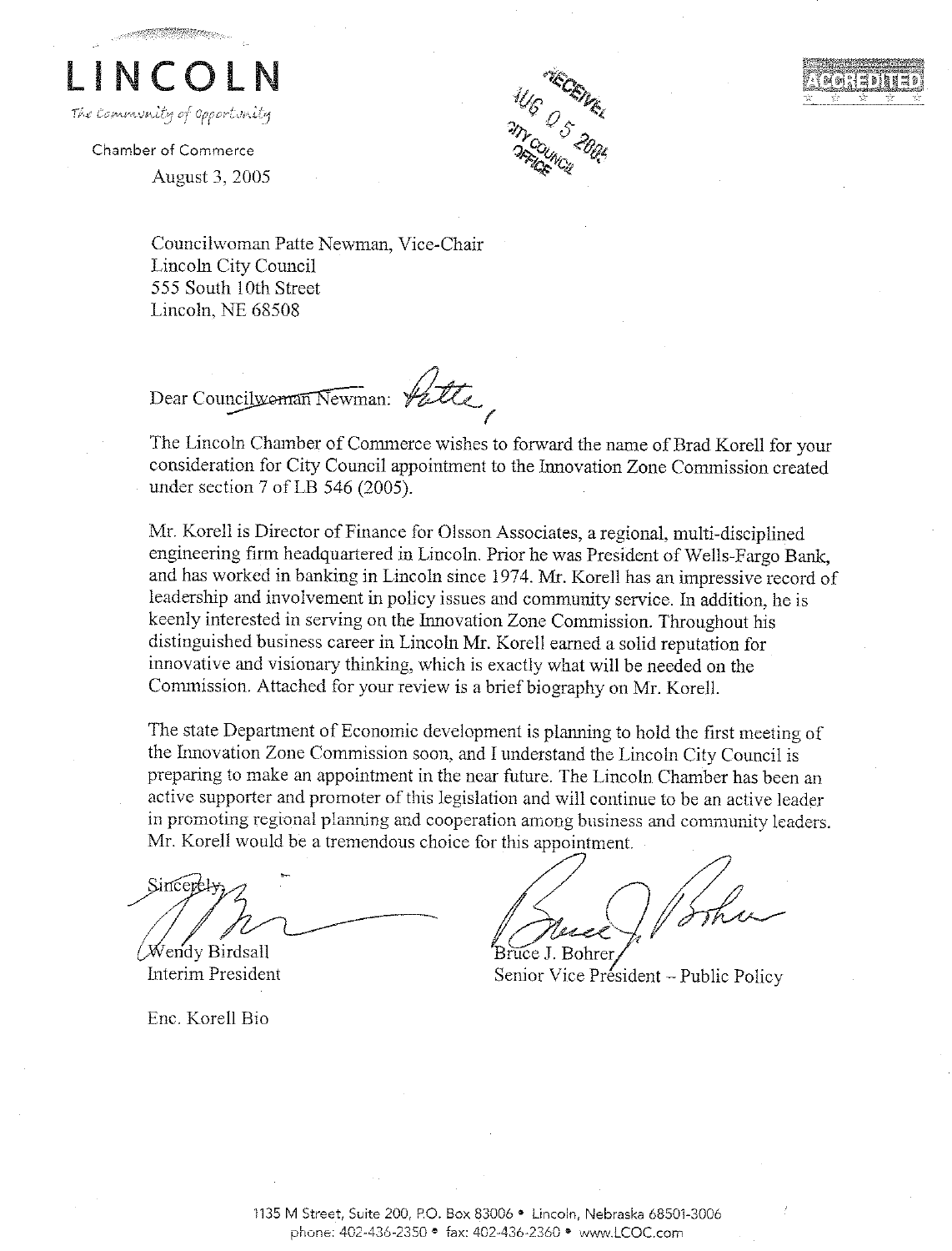

#### **RESUME**

Brad Korell 900 Plum Ridge Road Lincoln, Nebraska

#### Education

University of Nebraska College of Business Administration Bachelor of Science Degree - 1971.

Stonier Graduate School of Banking, Rutgers University 1984 Graduate.

#### **Work Experience**

May 2004 – Present - Olsson Associates, Lincoln Nebraska, Finance Director, Board Member and Corporate Secretary.

Olsson Associates is a regional, multi-disciplined engineering firm headquartered in Lincoln, Nebraska with 10 offices in 6 states and 450 team members.

2000 - 2004 - President, Wells Fargo Bank, Lincoln, Nebraska

1974 – 2000 – National Bank of Commerce, Lincoln Nebraska

A \$1.2 Billion Asset Regional Bank providing retail and wholesale banking services to the Lincoln market and the State of Nebraska:

- $\geq 1990 2000$  President and Chief Operating Officer responsible for financial performance, asset quality, risk management and information technology strategy development and implementation.
- $\geq 1985 1990$  Senior Lender responsible for commercial, commercial real estate and consumer lending functions.
- $\triangleright$  1974 1985 International Banking, Credit Card Department Manager, Commercial Loan Officer.

In 2000, National Bank of Commerce was acquired by Wells Fargo.

1971 – 1974 U.S. Army, First Lieutenant